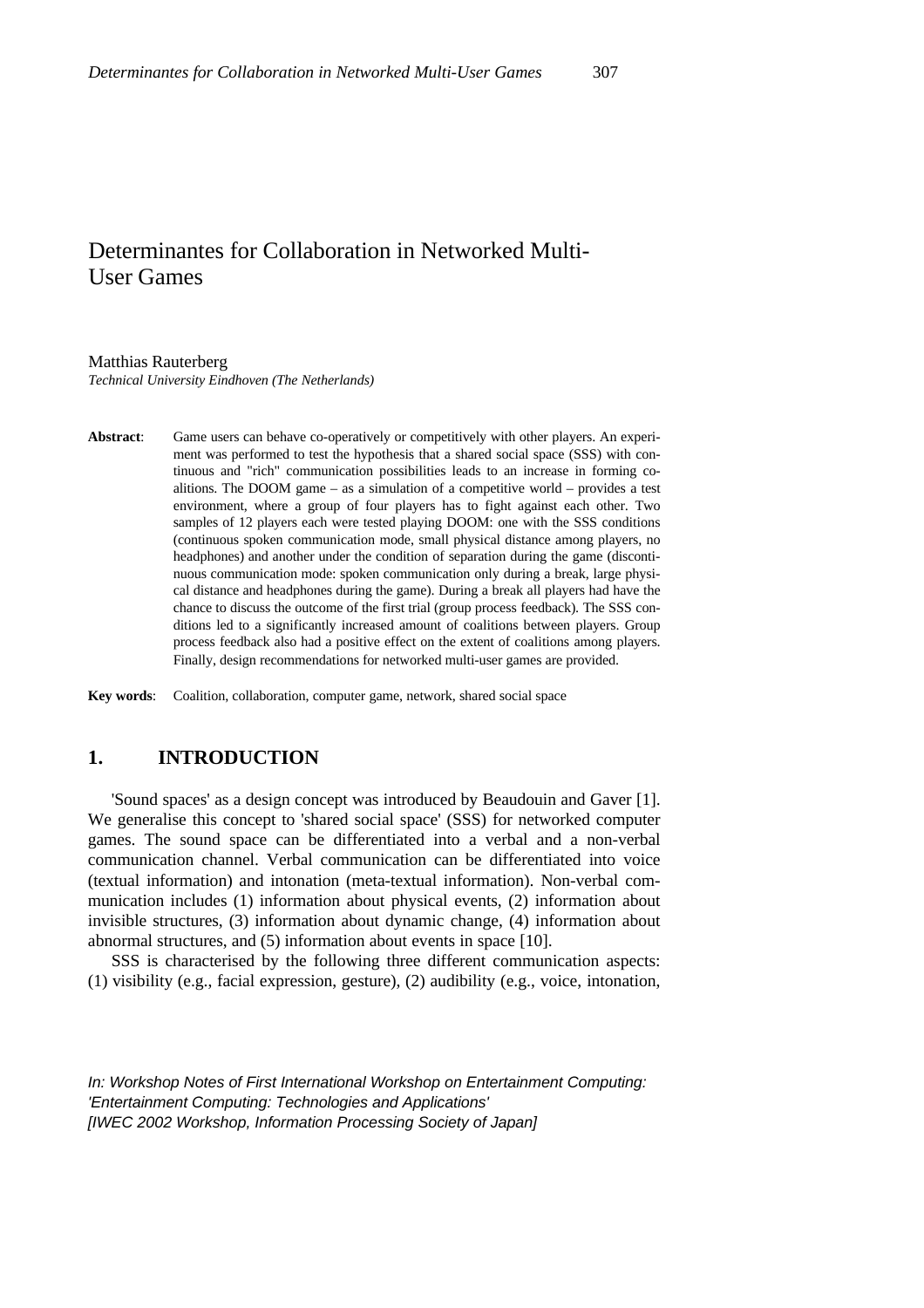sound), and (3) social nearness (e.g., physical distance). Several difficulties emerged from video-mediated interaction among individuals in different locations are described and discussed by Heath and Luff [4]. Patterson and Edinger [9] emphasised the important role of space and distance in social behaviour ('social nearness'). A considerable amount of research has focused on the specific effects of distance and arrangements on social interaction. For example, empirical studies show that a moderate distance (5 ft) between two persons may decrease anxiety and increase verbal productivity relative to close (2 ft) and far (9 ft) distances.

The strength of positive influences of spoken communication on co-operative interactions was demonstrated by Ochsman and Chapanis [8], but only the communication process between two persons was investigated. The study did not allow for the analysis of the process of establishing coalitions between different subjects.

It is difficult to define and to measure co-operative behaviour precisely. Deutsch [2] defines a *co-operative* social situation such that: the goal-region for each of the individuals in a given situation are defined so that a goal-region can be entered by any given individual only if all the individuals under consideration can also enter their respective goal-regions.

Deutsch [2] defines a *competitive* social situation as follows. The goals for the individuals in the situation under consideration have the following characteristic: the goal-region for each of the individuals in the situation are defined so that, if a goal-region is entered by any individual, the other individuals will be unable to reach their respective goals. It should be noted that there are probably very few real-life situations where these definitions are 'purely' applicable.

With an experimental investigation Deutsch [3] considered the effects of cooperation versus competition on group performance. He found two important practical implications of the results of his study: (1) greater group productivity results when the members are co-operative rather than competitive in their interrelationships; (2) competitiveness produces greater personal insecurity (expectations of hostility from others) than does co-operation.

In an empirical study with group sizes between 3 and 6 persons Losada, Sanchez and Noble [5] found the following three relevant results: (1) if collaborative technology was used *without* feedback of the actual group process, a substantial reduction in socio-emotional interactive sequences was observed; (2) if collaborative technology was used *with* feedback of the actual group process, a significant increase in socio-emotional interactive sequences was observed; (3) if group process feedback was given *without* using the collaborative technology, a significant reduction in socio-emotional interactive sequences was observed. Losada, Sanchez and Noble [5] suggest, "that group process feedback could be instrumental in reducing social dynamics losses in computer-supported collaborative technology."

Tjosvold [12] reviewed the empirical support for Deutsch's theory and summarised that most of the studies compared a co-operation condition with a competitive situation. One neglected aspect is how to change from competition to co-operation. We assume that a competitive computer game is an appropriate test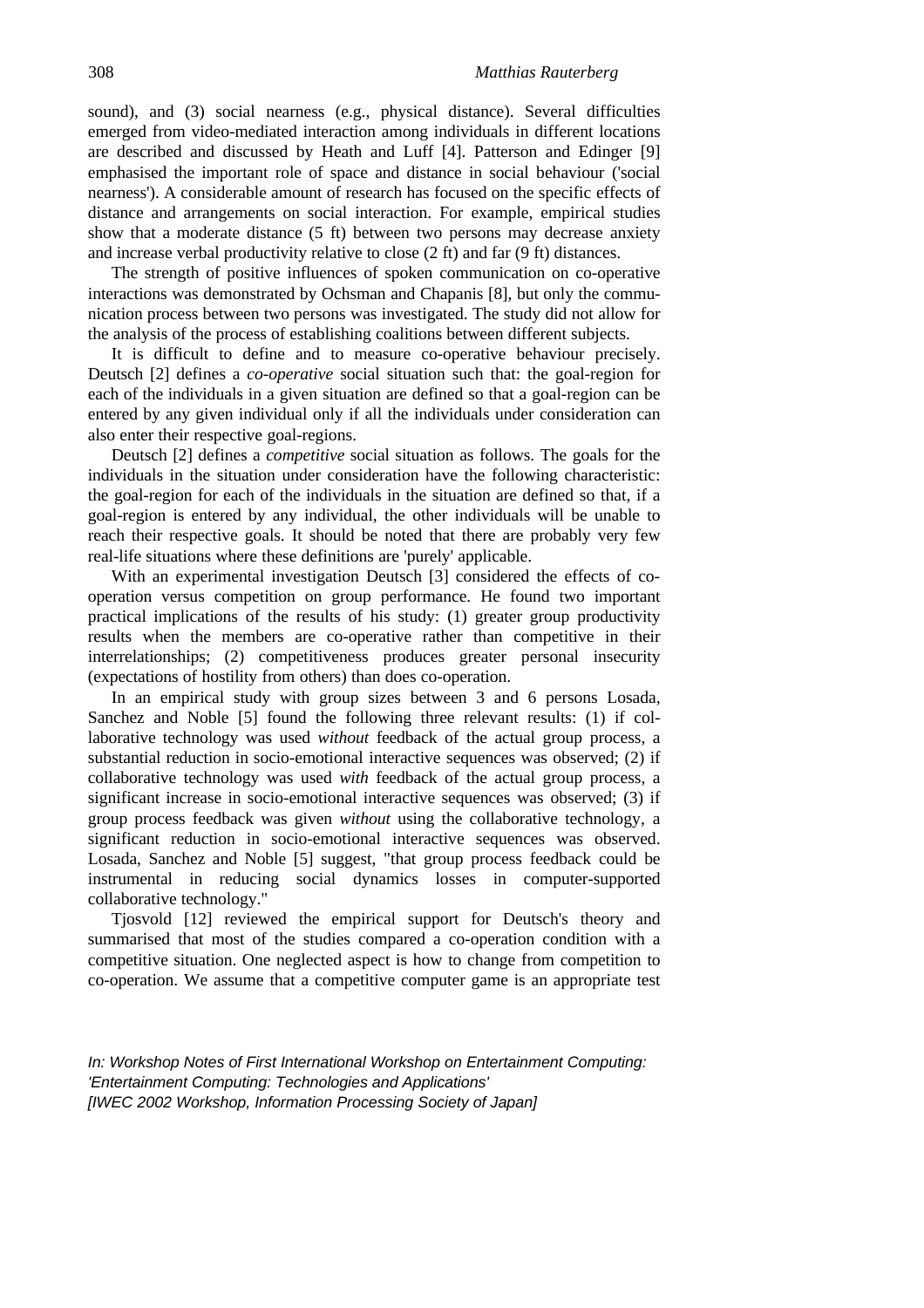environment to investigate the change from competitive to co-operative behaviour. We chose the computer game DOOM for the research context.

Following Oberquelle [7] five different levels of demands for the interaction among persons can be distinguished:

- (1) *informing:* anonymous information can be exchanged without knowing each other (e.g., each DOOM player sees the position and the activities of each virtual player without knowing the person behind).
- (2) *coalition:* at least two persons must decide to form a coalition (e.g., two DOOM players decide to play together).
- (3) *co-ordinating:* communication leads to a shared usage of resources; common goals are not necessary; the participants should know each other a little (e.g., DOOM partners exchange the position of the enemy).
- (4) *collaborating:* participants are involved in the same task with different roles (e.g., chief and secretary generate a report); the assessment of each contribution is different (e.g., DOOM partners behave as 'commander' and 'soldier').
- (5) *co-operating:* participants work together to reach a common goal; individual interests and goals are subordinate to the common goal; decisions are carried out together; competition is minimal; participants must know each other very well (e.g., DOOM partners have a common strategy to ambush the enemy).

Still, the extent to which SSS ('communication-rich mode') influences the readiness to form a coalition rather than only the task solving performance (cf. [3] and [8]) or the amount of socio-emotional interactivity in teams (cf. [5]) is unclear.

### **2. METHOD**

The DOOM game is appropriate to reconsider the hypothesis that SSS has an influence on the extent to form a coalition. This type of game forces the group members to continually choose between competitive behaviour and to form a coalition. DOOM allows a maximum of four players to fight against or to play together in the same virtual, highly animated 3D space. If a player meets another player in the virtual 3D room, then he or she has at least three possibilities:

- (1) To fight and -- if possible -- to 'kill' the other,
- (2) not to fight and -- at least for the actual meeting -- to form a coalition, or
- (3) to run away or other passive behavior (e.g., not to rise after dying).

The agreement not to attack each other among at least two players was interpreted as a 'coalition'. A stable coalition can lead to co-operative behaviour over time (e.g., to fight together and to protect each other).

– A research version of DOOM was implemented such that players could not communicate during the game by keyboard. Therefore, the players needed an additional communication channel to form a coalition. The analysis of the effects of two different kinds of interactions: (1) continuous versus discontinuous communication and (2) group process feedback versus no feedback, was of primary interest.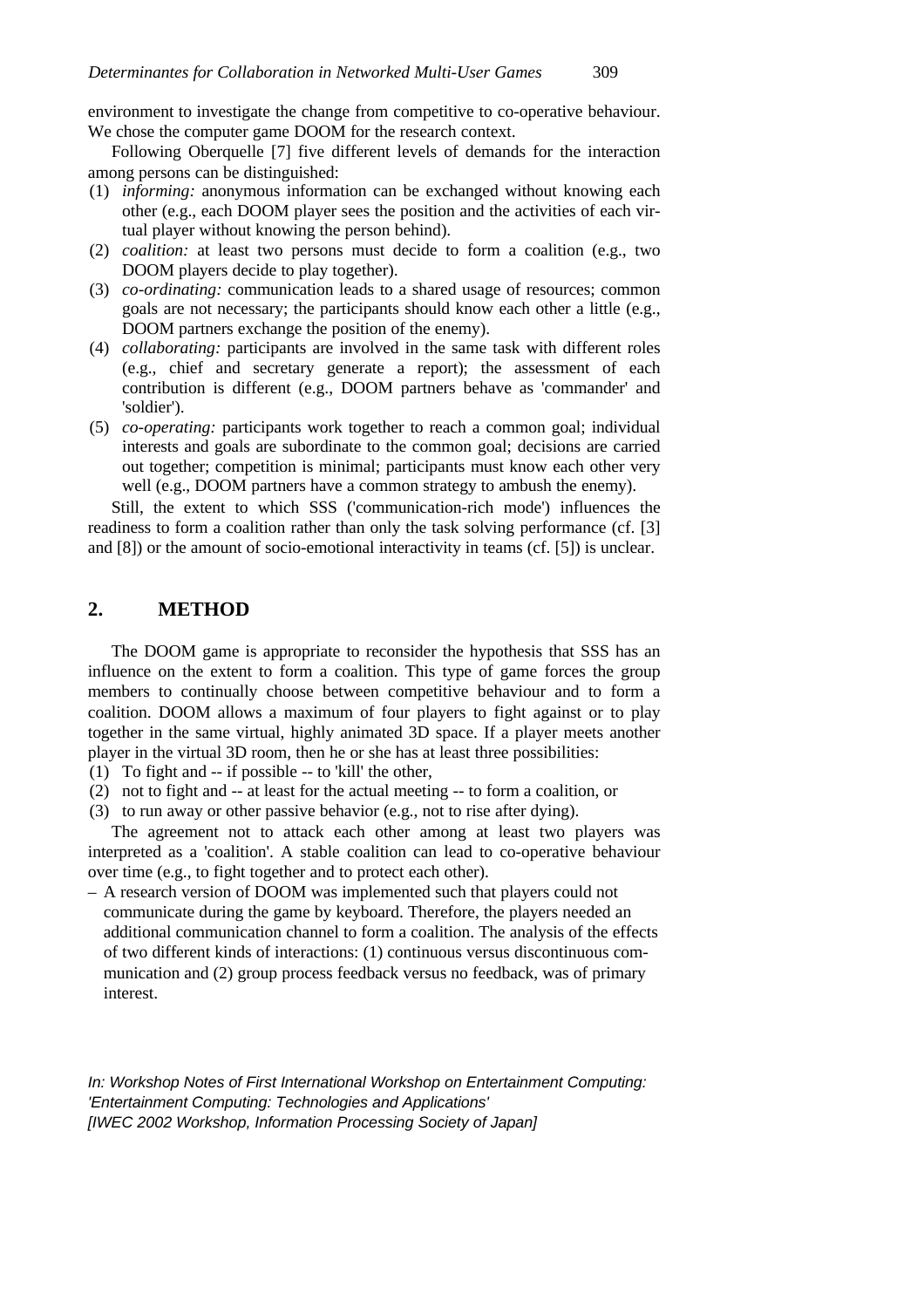#### **2.1 Game environment**

In a computer training room at the ETH with eight IBM-PCs connected by Ethernet two separate clusters of four PCs each were networked. One PC cluster was arranged so that all four players sat in a different corner of the room (large distance condition; see Figure 1). The other PC cluster was in the centre of the room so that each player sat 'side-by-side' or 'back-to-back' with the three other players (small distance condition).

With the DOOMEdit v4.1 a new 3D labyrinth was implemented, i.e. one room with several separators (walls of different heights and a red column in the centre). The layout of our 3D labyrinth was very similar to the ground plane of a real LaserDrome game room near Zurich. The purpose of a medium-high wall is that one can see over, but cannot go through it.

After entering the test room, each player was randomly assigned a coloured badge (COLOR =  $\{grey, green, red, yellow\}$ ). Each PC screen had a coloured sheet of paper on top of the screen, as well. All colours corresponded with the colours of the virtual bodies inside the DOOM game. The input device was the keyboard; the output device was the colour screen (IBM, 17").

#### **2.2 Players as test subjects**

A total of one female and 23 male persons participated as players. Sixteen persons were students of computer science, and the other eight were public servants, free-lancers or researchers. A group with eight subjects played together at the same time in the test room. The age of 83% of all subjects was among 21 and 30 years, and the age of the others was among 31 and 40 years. To measure the pre-experiences (EXP) with the DOOM game and other computer games each subject had to count the total number of hours of playing  $(EXP<sub>DOOM</sub> = 19)$ hrs  $\pm 19$ hrs, EXP<sub>other games</sub> = 440hrs  $\pm 1408$ hrs).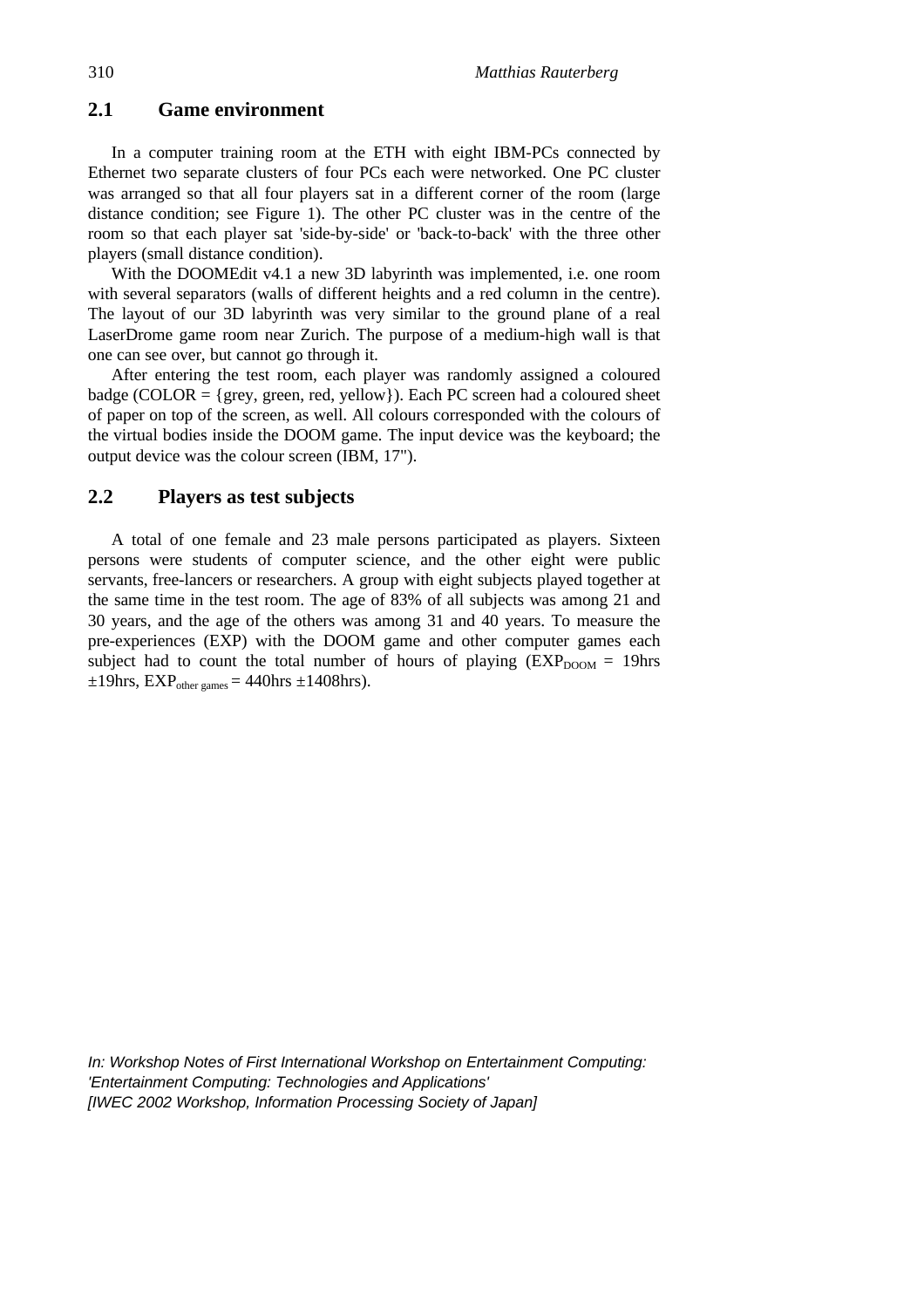

**Figure 1.** General view of the test set-up and the two different test-conditions (close versus far distance); the different colours are representing the different play positions (red, grey, yellow, and green).

## **2.3 Playing test task**

Each player was instructed as follows: «You are together with three other players in a room of an unknown building. In this game a hit is the killing of another player. Try to get as many hits as you can. Coalitions with one of the others could be -- but are not necessarily -- helpful. You are alone with the three other players in the room.»

#### **2.4 Test procedure and independent measures**

In this experiment a 3-factorial test design with the following three independent factors was used.

*Factor A:* 'Communication mode' (continuous versus discontinuous) was considered to be a measure of SSS. Players under the small distance condition could continuously and exclusively communicate with each other. Players under the large distance condition had to wear headphones during the game so that they could only communicate during the break (discontinuous communication mode).

*Factor B:* 'Group process feedback' (trial-1 without feedback versus trial-2 with feedback) was a repeated within-subject factor. The whole play time was divided into two trials of 15 minutes each with a break of 10 minutes between them. At the beginning of the break all eight players could look at the group process feedback of their results of trial-1 so that they could take the chance to discuss them during the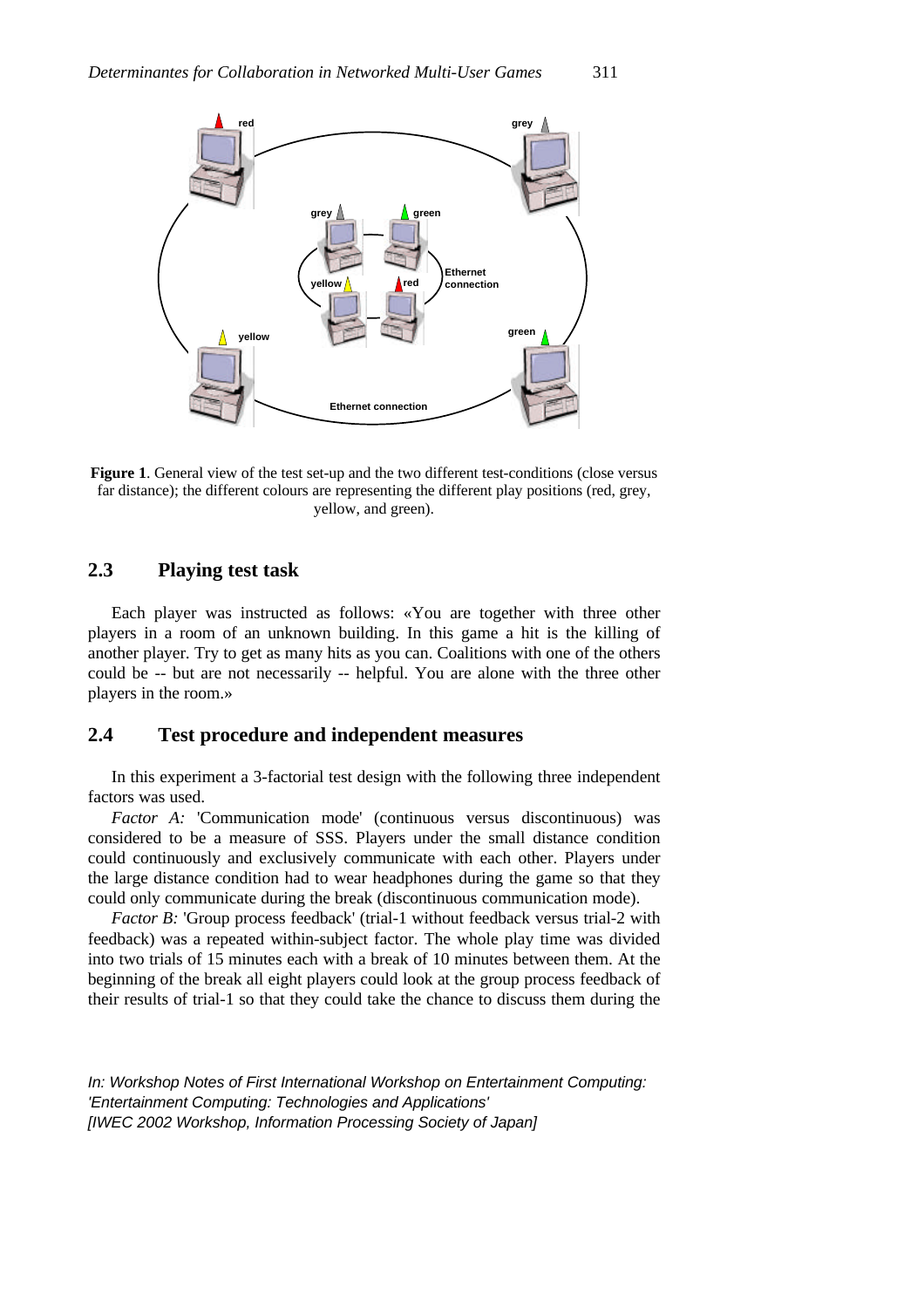break. The group process feed-back was a diagram with the number of 'killings' (who 'killed' whom, marked by the four colours). This group process feedback can be interpreted as a 'reward structure' (see [6]).

*Factor C:* 'Position' is the physical -- and therefore social -- relation between the players' seats ('side-by-side' versus 'back-to-back', see Figure 1). In the set-up, there were eight different seats: four 'side-by-side' places (small distance: 'yellow and red' versus 'grey and green'; large distance: 'yellow and green' versus 'red and grey') and four 'back-to-back' places (small distance: 'yellow and grey versus 'red and green'; large distance: 'yellow and red' versus 'green and grey'). If the aspect of 'social nearness' has an important contribution to the process of establishing a coalition, then the 'side-by-side' players should have a greater chance to form a coalition than the 'back-to-back' players.

We gathered players with a list on a billboard outside the test room. All eight players of a group were randomly assigned to one of the eight positions to control pre-existing relationships among some of the test subjects. On three days in a row three different groups were investigated.

#### **2.5 Dependent measures**

First, the results of the main dependent variable 'coalition' are presented. With individual questionnaires all players after both trials were asked whether (or not) they had have a coalition with one or more other players and if yes, with whom (given by the colour). A coalition was coded as "1" and no coalition as "0".

Second, to validate the users' answer in the questionnaire, their real behaviour was measured by the number of killings per trial ('# of killings'). With this data we calculated a second dependent variable:

The **'traitor rate'**  $:=\text{SUM}$  [ 'coalition'<sub>c</sub> \* '# of killings'<sub>c</sub> ] (1) c ∈COLOR

If the value of 'coalition' is '0' (no coalition), then the 'number of killings' of another player can be greater '0' (no traitor case). But, if the value of 'coalition' is '1' (coalition) and the 'number of killings' of the ally is greater 0, then we have a 'traitor'. The 'traitor rate' is a sensible measure of the stability of a declared coalition during a trial. The greater the 'traitor rate' is, the less stable is the coalition.

#### **3. RESULTS**

We analysed our data with the statistic tool StatView (version 4.02). The results of a 2-factorial analysis of variances with one repeated measurement (Factor B 'group process feedback') are given in Table 1.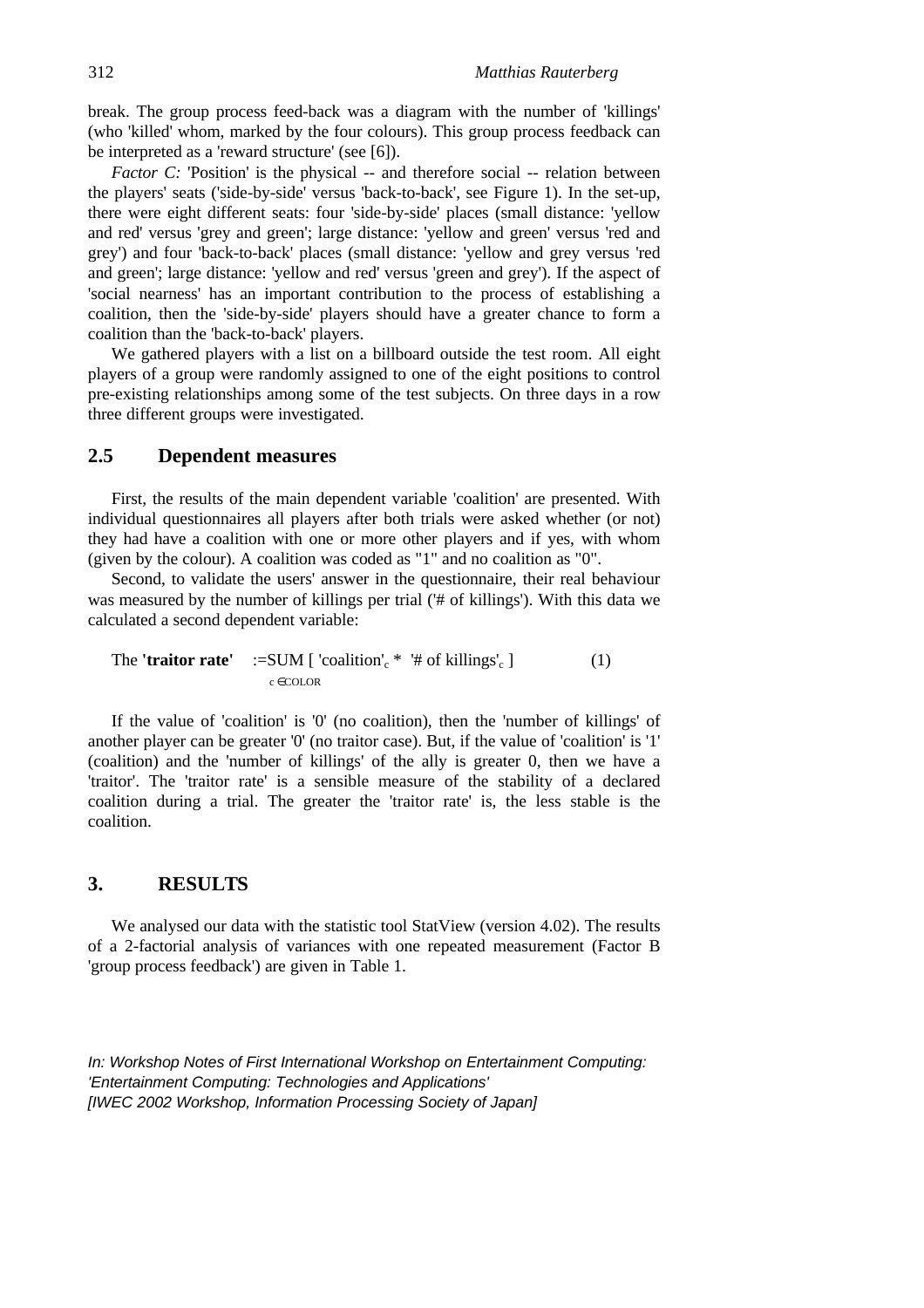**Table 1.** MANOVA results of the variable 'coalition'.

|                           |    | DF F-Value | P-Value |
|---------------------------|----|------------|---------|
| A: Communication          |    | 17.742     | .0004   |
| Subject(Group)            | 22 |            |         |
| B: Feedback               |    | 16.851     | .0005   |
| Feedback * Communication  |    | .468       | .5010   |
| Feedback * Subject(Group) | 22 |            |         |

The Factor A 'communication' is significant (p<.0004, see Table 1). Continuous spoken communication with small distance and high social nearness (the SSS condition) leads to an increased readiness to form a coalition (see Table 2).

The Factor B 'feedback' shows also a significant effect  $(p<.0005$ , see Table 1). After the first trial and the group process feedback an increased amount of coalitions can be observed (see Table 2). Communication in the shared social space during the break had a strong impact on coalitions in the second trial. But, group process feedback and communication during the break did not compensate the effect of continuous communication and social nearness (no significant interaction, p<.501, see Table 1).

The stability of a coalition -- measured with the 'traitor rate' -- is not significant among the continuous and the discontinuous communication factor  $(p<.0537,$  see Table 3). Based on the definition of 'traitor rate', there is a significant correlation between 'traitor rate' and 'coalition' (Person Correlation R=.43, p<.002, N=48); but no significant correlation between 'traitor rate ' and 'number of killings' (Pearson Correlation R=.24, p<.10, N=48).

| <b>Table 2.</b> Means of 'coalition': Factor A 'communication mode' and Factor B 'group |  |  |
|-----------------------------------------------------------------------------------------|--|--|
| process feedback'                                                                       |  |  |

| <b>Factor A:</b>     | Count | Mean | $\pm$ SD |
|----------------------|-------|------|----------|
| continuous           | 24    | .625 | .495     |
| discontinuous        | 24    | -208 | .415     |
|                      |       |      |          |
| <b>Factor B:</b>     | Count | Mean | $\pm$ SD |
| without fb (trial 1) | 24    | .167 | .381     |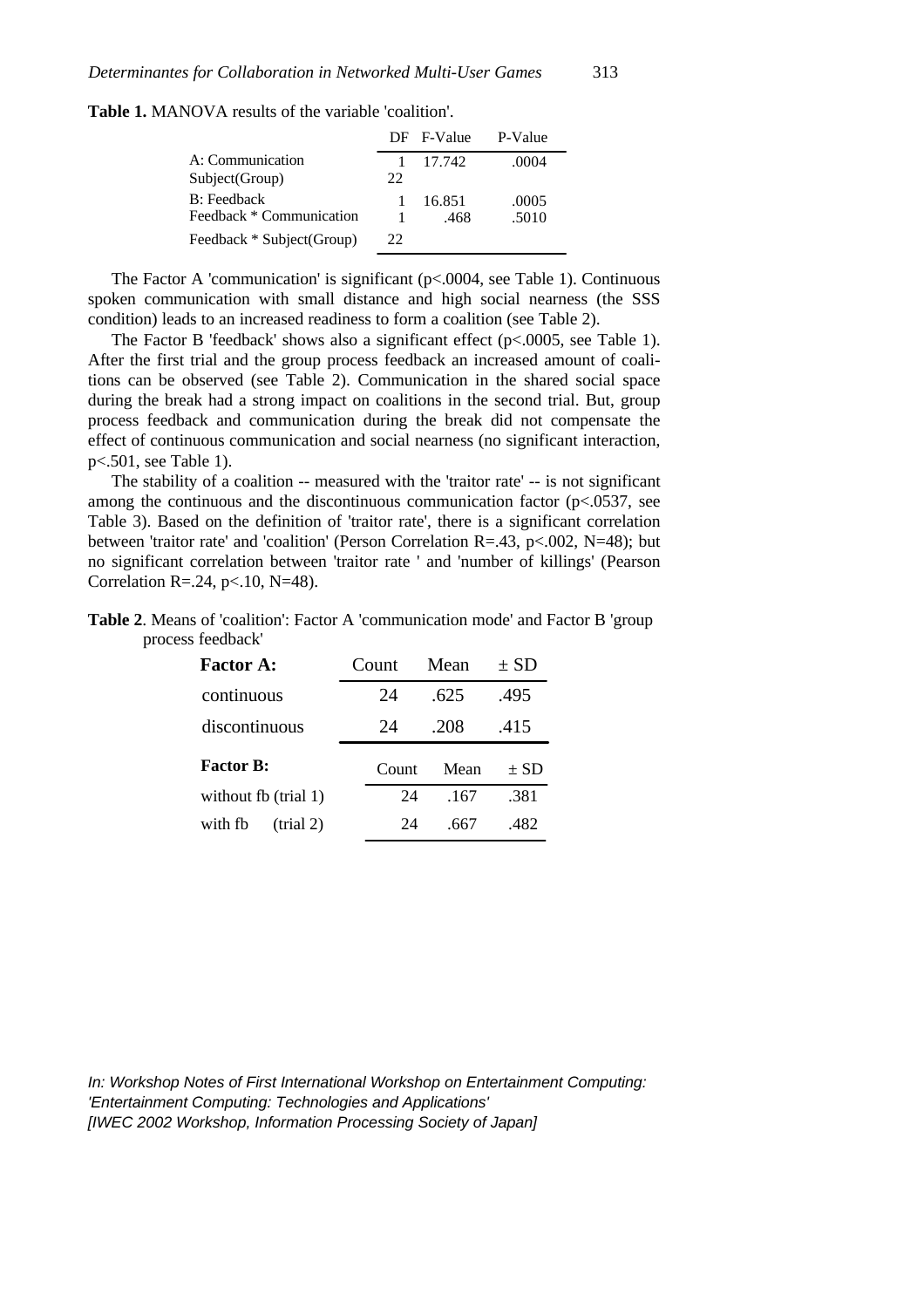|                               | DF | F-Value       | P-Value |
|-------------------------------|----|---------------|---------|
| A: communication              | 1  | 4.2           | .0537   |
| C: position                   | 1  | 1.9           | .1801   |
| $A * C$                       | 1  | 1.6           | .2234   |
| Subject(Group)                | 20 |               |         |
| B: feedback                   | 1  | $\mathcal{L}$ | .6952   |
| $B^* A$                       | 1  | .8            | .3922   |
| $B * C$                       | 1  | 1.8           | .1916   |
| $B^* A^* C$                   | 1  | 2.3           | .1465   |
| Subject(Group)<br>B<br>$\ast$ | 20 |               |         |

**Table 3**. MANOVA results of the variable 'traitor rate'.

Players under the SSS condition have a high amount of coalitions (see Table 2), but they tend to change these coalitions during the game (see Table 4). It is important to notice that the effects of the Factor B 'group process feedback' and Factor C 'position' are not significant (see Table 3).

Because the variances of the 'traitor rates' among both conditions of Factor A 'communication mode' are quite different (see Table 4), this effect was re-tested with Mann-Whitney (U = 200.5, p<.0712). We interpret this not significant result as a *tendency* toward increasing instability of coalitions.

**Table 4.** Means of 'traitor rate': Factor A 'communication mode'

| <b>Factor A:</b> | Count | Mean  | $+ SD$ |
|------------------|-------|-------|--------|
| continuous       | 24    | 1.417 | 2.873  |
| discontinuous    | 24    | .125  | .448   |

To verify the interpretation that the aspect of 'social nearness' of SSS is the critical factor (not the continuous voice communication aspect alone), the correlation between the 'communication mode' and the 'social nearness' (seating position) was analysed. We can find a significant correlation between the Factor A 'communication mode' (continuous versus discontinuous) and the Factor C 'position' during the *first trial* ('side-by-side' versus 'no coalition'; due to sparseness the level 'backto-back' was excluded;  $CHI<sup>2</sup> = 4.8$ , df = 1, p<.029, see Table 5).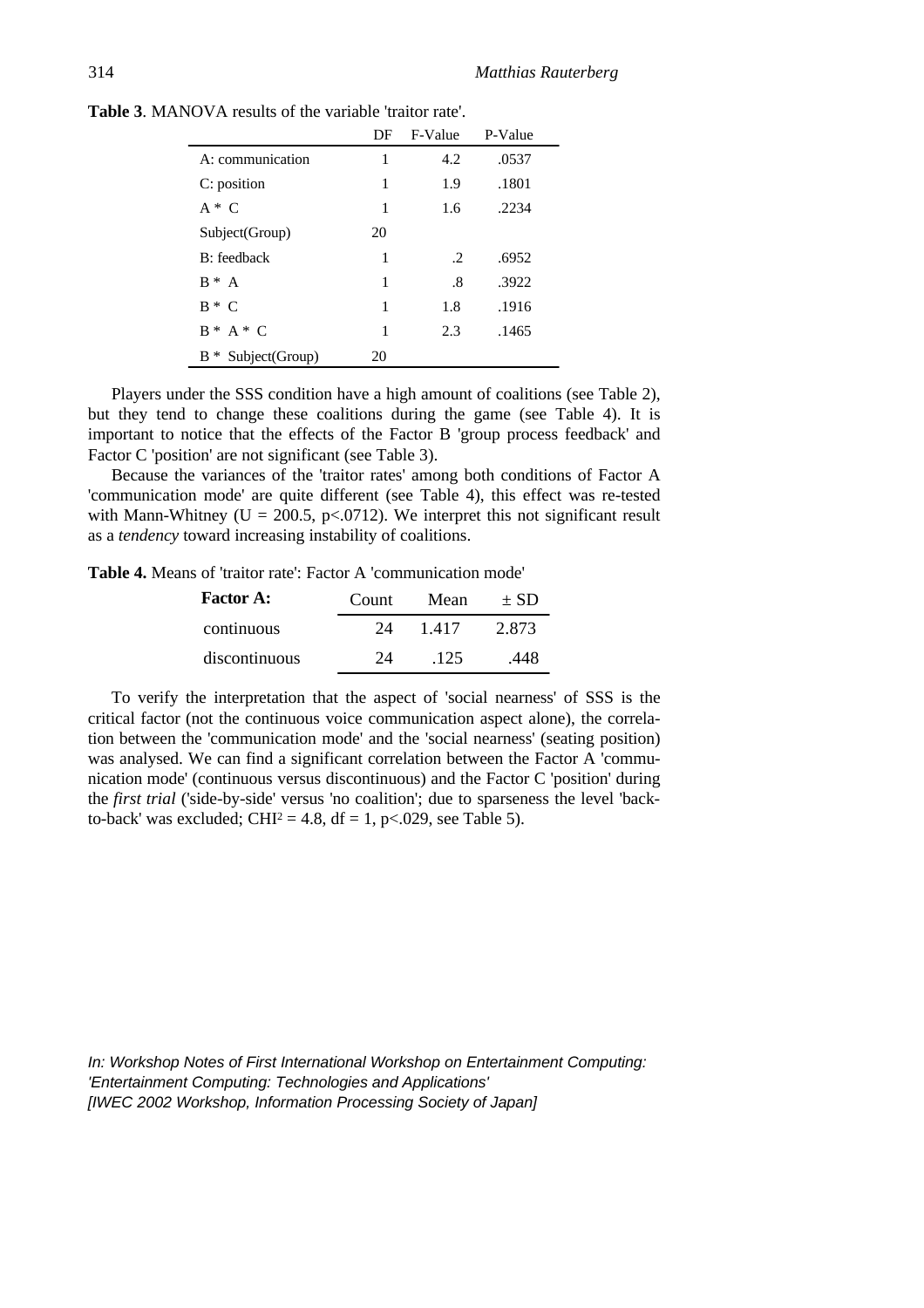| <b>Table 5.</b> Cross tabulation of Factor A 'communication mode' by Factor C 'position'        |  |  |  |
|-------------------------------------------------------------------------------------------------|--|--|--|
| -- frequencies of coalitions during the <i>first trial</i> and during the <i>second trial</i> . |  |  |  |

| <b>First trial:</b>  | side<br>by<br>side | back<br>to<br>back | no<br>coali-<br>tion | Totals |
|----------------------|--------------------|--------------------|----------------------|--------|
| continuous           | 4                  | 0                  | 8                    | 12     |
| discontinuous        | 0                  | 0                  | 12                   | 12     |
| <b>Totals</b>        | 4                  | 0                  | 20                   | 24     |
| <b>Second trial:</b> | side<br>by<br>side | back<br>to<br>back | no<br>coali-<br>tion | Totals |
| continuous           | 10                 | 0                  | $\overline{2}$       | 12     |
| discontinuous        | 2                  | 3                  | 7                    | 12     |
| <b>Totals</b>        | 12                 | 3                  | 9                    | 24     |

A significant correlation was also found between the Factor A 'communication mode' (continuous versus discontinuous) and the Factor C 'position' ('side-by-side' versus 'back-to-back' versus 'no coalition') during the *second trial* (CHI<sup>2</sup> = 11.1, df  $= 2$ , p<.004; see Table 5).

#### **4. DISCUSSION**

The following aspects should be discussed in more detail: (1) the representative selection of the test subjects, (2) the generalisation of the results to other cooperative computer games, and (3) consequences for the design of networked multi-user games.

First, caused by the gathering method most of the test subjects are students of computer science. The gender distribution is not typical for the average population, but typical for the computer science department at the ETH in Switzerland. How would another gender distribution change the results of this study? Most of the subjects were not familiar with DOOM, but many had quite a lot pre-experience with other computer games.

More and more people will have experience with computer games, so that this aspect is not a real limitation. The influence of a different gender distribution is an important aspect and should be investigated further on. The results of this study do not change if we exclude the data of the single female in our sample. In this sense the results can be generalised for male dominated populations.

Second, one can argue that the results of this study are only confined to computer games with a competitive structure. The groups are randomly assigned and the investigated time span is short (ca. 30 min). The randomisation was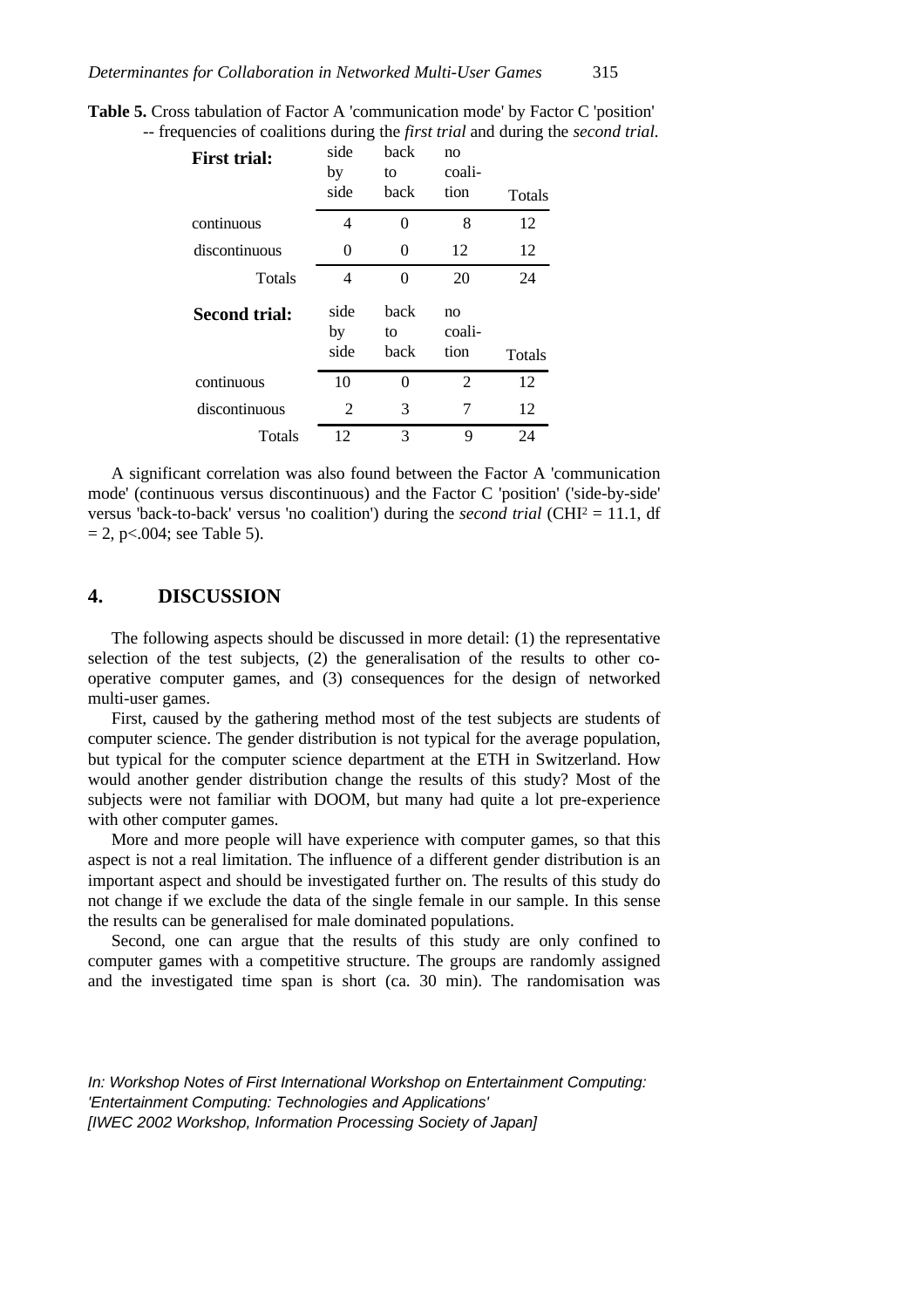necessary to avoid a bias caused by friendships among the subjects. In this study is the significant effect of SSS on the readiness to form a coalition so strong, that it can be measured with such a simple test design. The readiness to form a coalition is a necessary pre-condition for collaboration and co-operation. Coalitions cannot be stable in a competitive context. To stabilise coalitions the context of use must have at least three qualities [12] [13]: (1) a common and shared goal structure, (2) a perceivable interdependency of different goals, and (3) participation as a setting for interaction between unequally powerful persons.

Third, one important consequence for the design of networked multi-user games is to avoid game stations at different locations so that a social space cannot be shared during the game playing (cf. [11]). At least, an exclusive communication line among all team players should be provided (see further discussion in [16] and  $[17]$ ).

To come up with design recommendations for competitive team-based games, we will choose a concrete game for further discussion. 'Racing' games' are an appropriate candidate for further considerations. Racing games can be played teambased and in a competitive manner among teams. Most of the given play stations in entertainment centres all over the world are providing space for at least two players. To improve these installations we recommend a clear team based set-up, where the seats next to each other are exclusively reserved for the two team players (e.g. team-A versus team-B; see figure 2), and a clear separation between the two team stations. Given this redesign with an exclusive communication line among the team members, the roles per team member could vary: e.g. pilot and co-pilot, etc.



**Figure 2**. Re-design for racing game installations in entertainment centres. (Pictures are copied from [18])

Finally, we strongly recommend for all competitive games, that the competing players should not be seated next to each other in physical close distance (e.g. see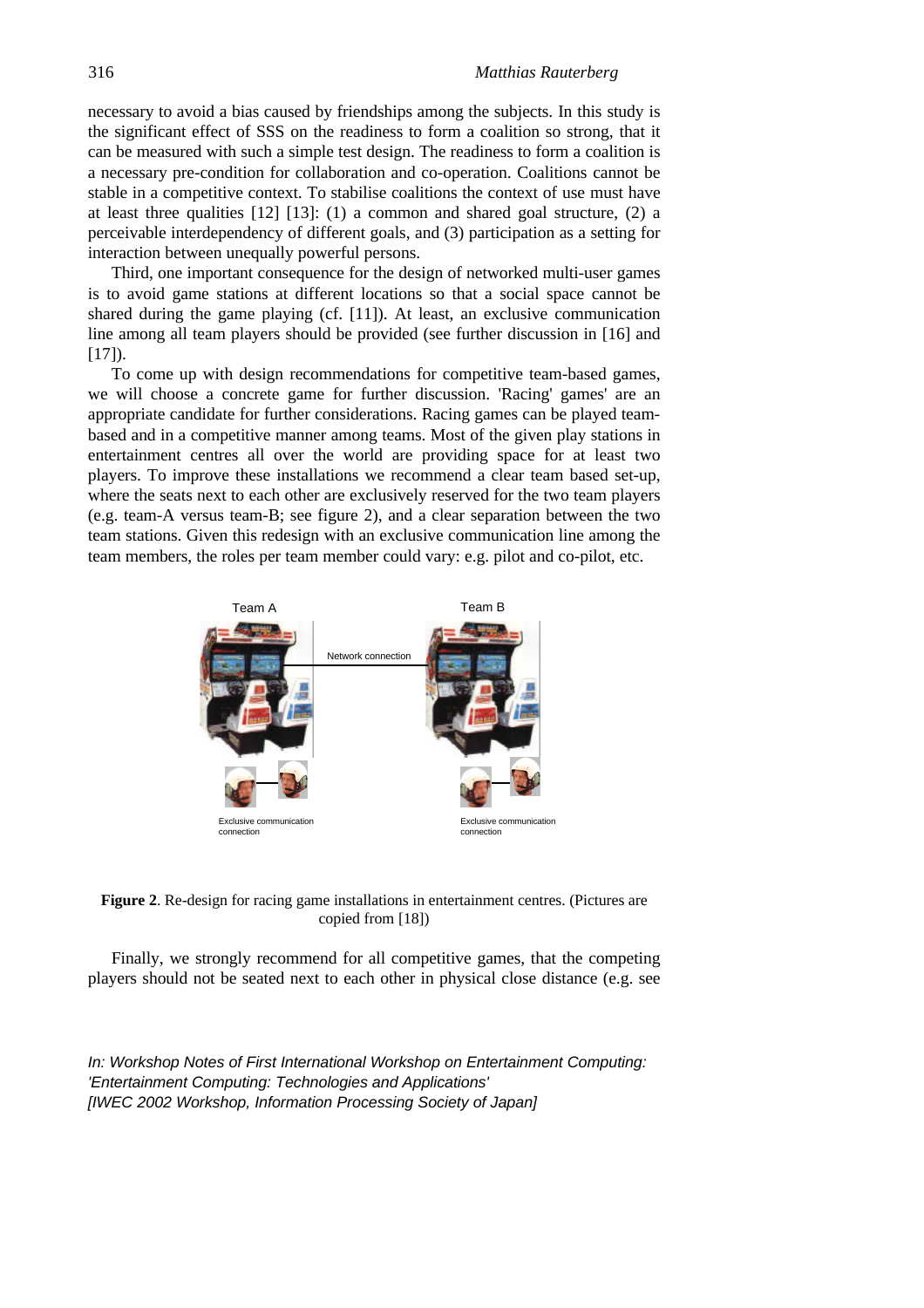figure 2); this often used set-up will probably reduce and limit the amount of pleasure of the game.

The following recommendations for the design of team based games with a competitive character can be given:

- (1) Feedback about the team results should be provided;
- (2) Team players should be seated next to each other to provide an exclusive communication space among all players per team;
- (3) Competing players and teams should be seated separately (e.g., in physical distance, or via partition walls);
- (4) Feedback about 'traitors' should be an optional feature for all players.

## **5. CONCLUSION**

Three questions were investigated in our experiment: (1) how does a shared social space (SSS) influence the readiness to change from competitive to cooperative behaviour? (2) How does a group process feedback influence the readiness to change from competitive to co-operative behaviour? (3) Does the aspect of social nearness -- in the context of a communication rich mode -- make an independent contribution?

With this investigation, the strong influence of continuous spoken communication -- based on a shared social space -- on the extent and stability of cooperative behaviour was shown. Not only the shared sound space, but also the shared social space and group process feedback (e.g., discussions during breaks provoked by the game results) increased the readiness to form a coalition. Due to the type of game the stability of each coalition cannot be stable over time.

Social isolation during game playing leads to a low coalition rate and should be avoided in the context of team based game applications with competitive character. At least an exclusive spoken communication channel among all team players is one crucial factor for increased game pleasure.

**Acknowledgements:** I have to thank the following persons for their generous support: M. Sperisen, M. Dätwyler, R. Largo, A. Weiss and C.A. Zehnder at the Computer Science Department of the ETH in Zurich (Switzerland). Finally I would like to thank the three anonymous reviewers for their valuable comments for improving this paper.

#### **6. REFERENCES**

- [1] Beaudouin-Lafon, M. & Gaver, W. (1994) ENO: Synthesizing Structured Sound Space. in Proceedings of UIST'94. (pp. 49-57), New York: ACM.
- [2] Deutsch, M. (1949) A theory of co-operation and competition. Human Relations 2: 129-152.